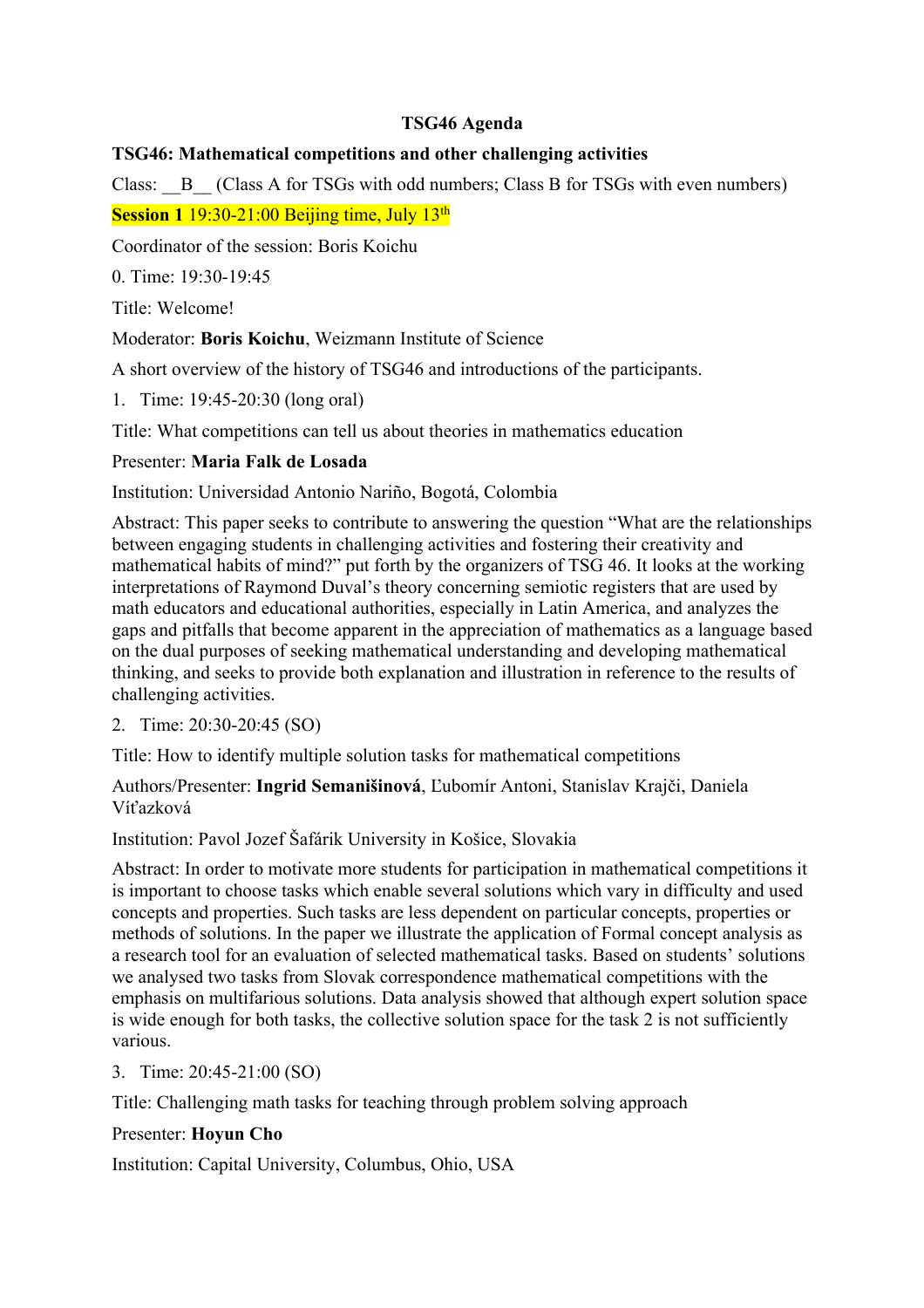Abstract: This paper summarizes a research-based practice on using challenging math tasks to teach mathematics through problem solving. It reviews the effectiveness of teaching mathematics through problem solving and how to define challenging math tasks. It also includes the importance of problem solving in developing mathematical habits of mind. Such habits include guessing, predicting, questioning, looking back, looking for patterns, analyzing a special case, modeling and representing a problem in various ways. The paper concludes with the story of one urban school that uses challenging tasks to teach problem solving skill, impact student enjoyment and attitudes, and develop a positive school culture regarding mathematics.

## ………………………………………………………………………………………………….. **Session 2:** 21:30-23:00 Beijing time, July 16<sup>th</sup>

Coordinator of the session: Ingrid Semanišinová

1. Time: 21:30-22:15 (keynote)

Title: Unravelling the construct of mathematical challenge based on conceptual characteristics of mathematical tasks

#### Presenter: **Roza Leikin**

Institution: University of Haifa, Israel

Abstract: Mathematical challenge is central for learning and teaching mathematics. I define mathematical challenge as a mathematical difficulty that a person is able and willing to overcome. The construct of challenge is rooted in Vygotsky's notion of zone of proximal development and is associated with cognitive load theory. The former distinguishes between intrinsic cognitive load, which is linked to the cognitive resources a person must activate in order to satisfy task demands, and germane cognitive load which is linked to the cognitive resources needed for learning of new schema). Moreover, mathematical challenge is a function of the suitability of the task to students' mathematical potential, including its cognitive and affective components. That is, a task is challenging only when it embeds difficulty that is approachable for a person and that the person is motivated to overcome. I suggest that, mathematical challenge embedded in the task is a complex function of conceptual characteristics of mathematical tasks; didactical settings, including the use of technological tools; classroom socio-mathematical norms and a student's mathematical potential. In my presentation I will focus on conceptual characteristics of the task including the conceptual density of a mathematical problem to be solved, the task's openness, and the complexity of mathematical concepts, mathematical connections and logical relationships required for solving the problem.

#### 2. Time: 22:15-22:30 (SO)

Title: A challenge of deciding who is right and why

Authors/Presenter: **Reut Parasha**, Boris Koichu, Michal Tabach

Institution: Weizmann Institute of Science, Israel

Abstract: The study focuses on a dialogical challenge, that is, a mathematical challenge associated with collective argumentative activity towards deciding which of (sometimes seemingly) contradictory solutions to a problem is right and why. A dialogical challenge is two-dimensional: the first dimension is related to understanding and validating the solutions, and the second one – to inventing an argument that would be convincing to the peer students. Three dialogical tasks, which have been tested in a classroom, are discussed. Based on the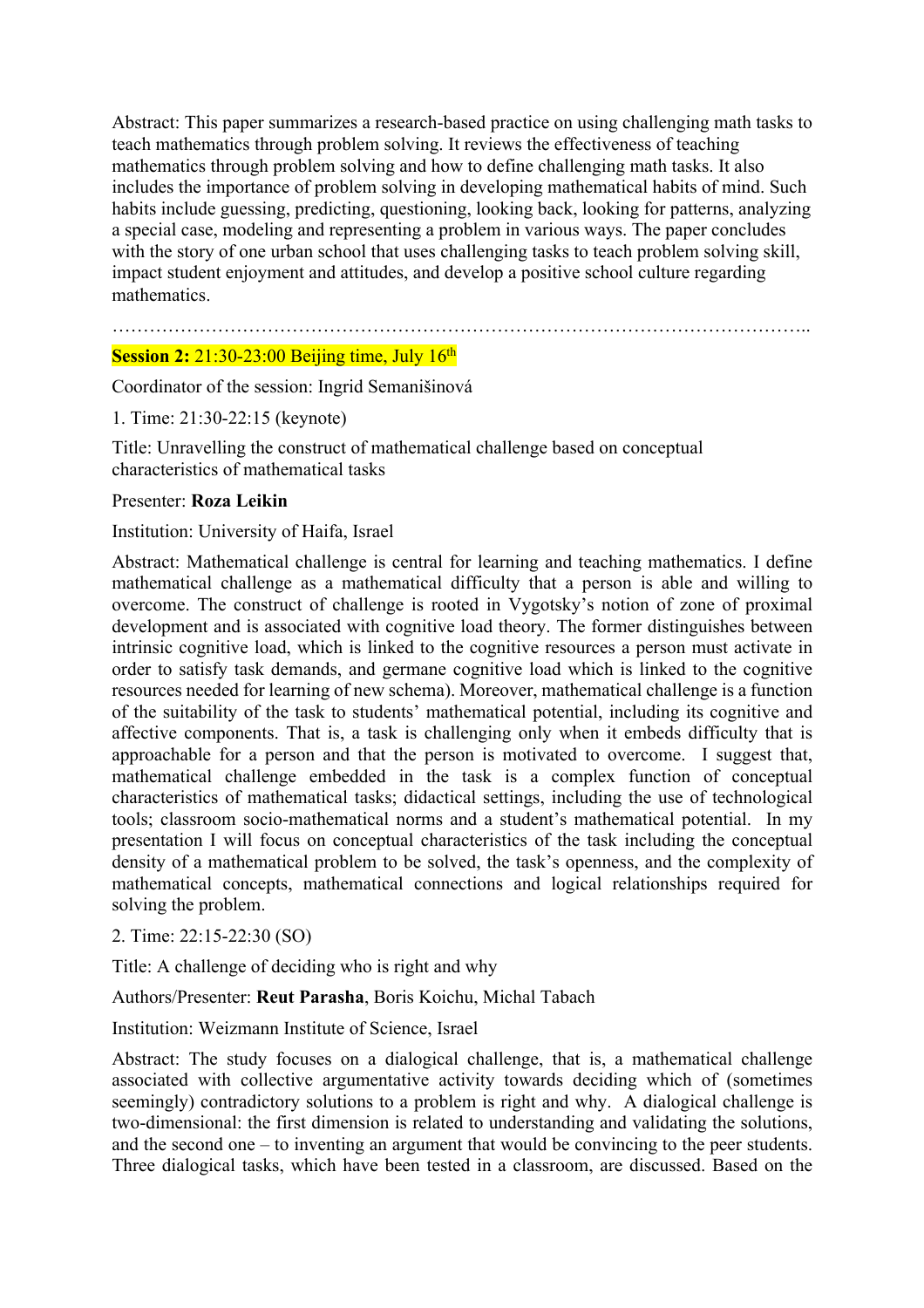examples, we argue that re-designing standard textbook problems as dialogical challenges provides valuable learning opportunities for high school students.

s. Time: 22:30-22:45 (SO)

Title: Students' expected gains from a modeling competition

Authors/Presenter: **Elisabeth Roan**, Jenifer Czocher

Abstract: This study is a post-hoc analysis of pre- and post- survey data from two rounds of a mathematical modeling competition comprised of high school and undergraduate students  $(n=107)$ . The purpose of this study is to describe the expectations students held going into the competition and how those expectations compare to those held by researchers and designers of modeling competitions. Additionally, this study examines students' satisfaction with the competition in terms of their anticipated gains. Results show that students, researchers, and designers held differing expectations. We explore implications of this finding for broadening participation.

4. Time: 22:45-23:00 (SO)

Title: Math trails: Opportunities to learn rich mathematics outside the classroom

### Presenter: **Rosa Antonia Thomas Ferreira**

Institution: University of Porto & CMUP, Portugal

Abstract: In this study, I analyze the reactions to an innovative and challenging activity conducted with a class of 22 Portuguese sixth graders, in a learning outside the classroom environment: a math trail. The students completed the foot trail in groups of five to six elements, supervised by their math teacher and some voluntary parents, including myself. The trail's tasks spanned an array of math curricular topics and were basically constituted by mathematical problems, that is, closed tasks for which the solving process was left open. In my analysis, I look at the three dimensions of the idea of active learning, namely students' intellectual, social, and physical engagement with the math trail, as well as students' affective responses to the whole experience. All three dimensions of active learning were visible in students' activity along the math trail, but the social engagement dimension stood out, as teamwork was always visible and a key element to solve (especially) the (most cognitively demanding) tasks. Students reacted positively to the math trail, showing enthusiasm and perseverance in completing the trail, as well as flexibility regarding the choice of strategies and the coping with difficulties, and being challenged to "see" mathematics in many aspects of their city, establishing connections of diverse nature.

# **Session 3: Session 3: 14:30-16:30 Beijing time, July 17<sup>th</sup>**

## **Coordinator of the session:** Yi-Jun Yao

1. Time: 14:30-15:15 (keynote)

Title: Cutting a polygon: From mathematics competition problems to mathematical discovery

…………………………………………………………………………………………………..

#### Presenter: **Kiril Bankov**

Institution: University of Sofia and Bulgarian Academy of Sciences

Abstract: The problems are the intellectual product of mathematics competitions. Many of these problems lead to interesting generalizations. Often the generalizations are beyond the elementary mathematics and they are real challenges for professional mathematicians. Such generalizations are a base of some of the discoveries in mathematics. This paper presents the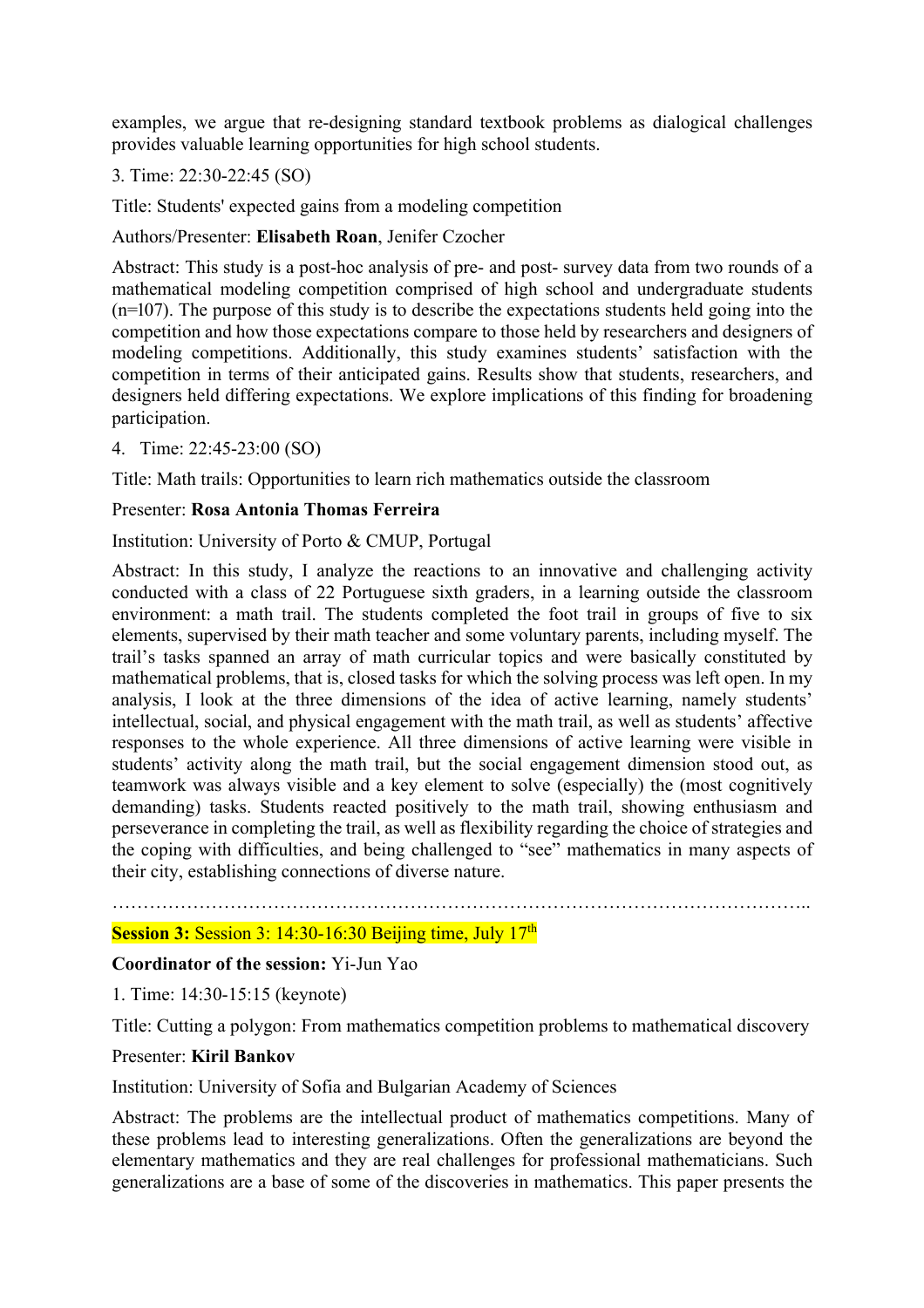development of ideas, inspired by problems from mathematics competitions, as beautiful mathematical discoveries. The problems consider the partitions of a polygon (mainly a rectangle) into different shapes. Cutting a given polygon into finite number of certain shapes is a topic that offers a variety of tasks for mathematics competitions and raises questions whose answers are not yet known. Therefore, the topic is fruitful for both creation of problems for mathematics competitions and for mathematical discoveries. Starting from the fact that a square can be partitioned into a finite number of squares of different sizes, the paper poses the question of whether a square can be cut into a finite number of non-congruent isosceles right angled triangles. In connection with this, the known result that a square cannot be cut into finite number of right angled triangles all of whose angles, when measured in degrees, are even integers, is discussed. The paper presents also the story of the discovery that a square cannot be cut into odd number of triangles having the same area. Finally, the idea of tiling of rectangles is presented. At the end of the paper the fact that a rectangle can be tiled with finitely many squares if and only if the ratio of its sides is a rational number is discussed.

### 2. Time: 15:15-15:30 (SO)

Title: An introduction of Shanghai grade 11 mathematics competition

Authors/Presenters: **Yijie He** and Tianqi Lin

Institution: East China Normal University and Shanghai Key Laboratory of Pure Mathematics and Mathematical Practice, Republic of China

Abstract: Shanghai Grade 11 Mathematics Competition is established in 2002, for the goal "to promote digital mathematics activities, to stimulate students' interest in mathematics and develop their ability of self-learning, exploration and practical application". This competition allows and encourages the usage of various types of calculators (graphic calculators particularly recommended), with some problems specifically designed for that purpose. The competition problems are usually selected from the individual contributions of a group of experts and refined under thorough discussion, with the consideration of the mathematics curriculum requirements in Shanghai, the problem difficulty, and the various functions of calculator use. By analyzing the competition data in 2019, it is found that the competition was relatively difficult for most participants, while some top students shew their outstanding talents. The performance on some of the calculator-active problems was lower than the expectation of test designers. In view of the experience of teachers and students involved, this competition was largely successful and basically achieved the expectation of its founders and organizers. Preparing for this competition makes the participants experience the power of calculators and improves their ability to use technology. Advanced and diversified use of calculator is suggested to be further valued.

#### 3. 15:30-15:45 (SO)

Title: POSA weekend-camps: A challenging mathematical environment for the highly gifted in Hungary

#### Presenter: **Eszter Bora**

Institution: Eötvös Loránd University, Budapest, Hungary

Abstract: Hungary has a rich tradition of nurturing mathematical talents: from different competitions to mathematical journals. In this paper a special weekend program based on discovery learning for the highly gifted will be presented. The purpose of the paper is to explore the successful components of the camps. These camps have been running since 1988 by Lajos Posa, during these years at least 350 camps for more than 1500 students has been organized, additionally in the last two and half decades most of the members from the IMO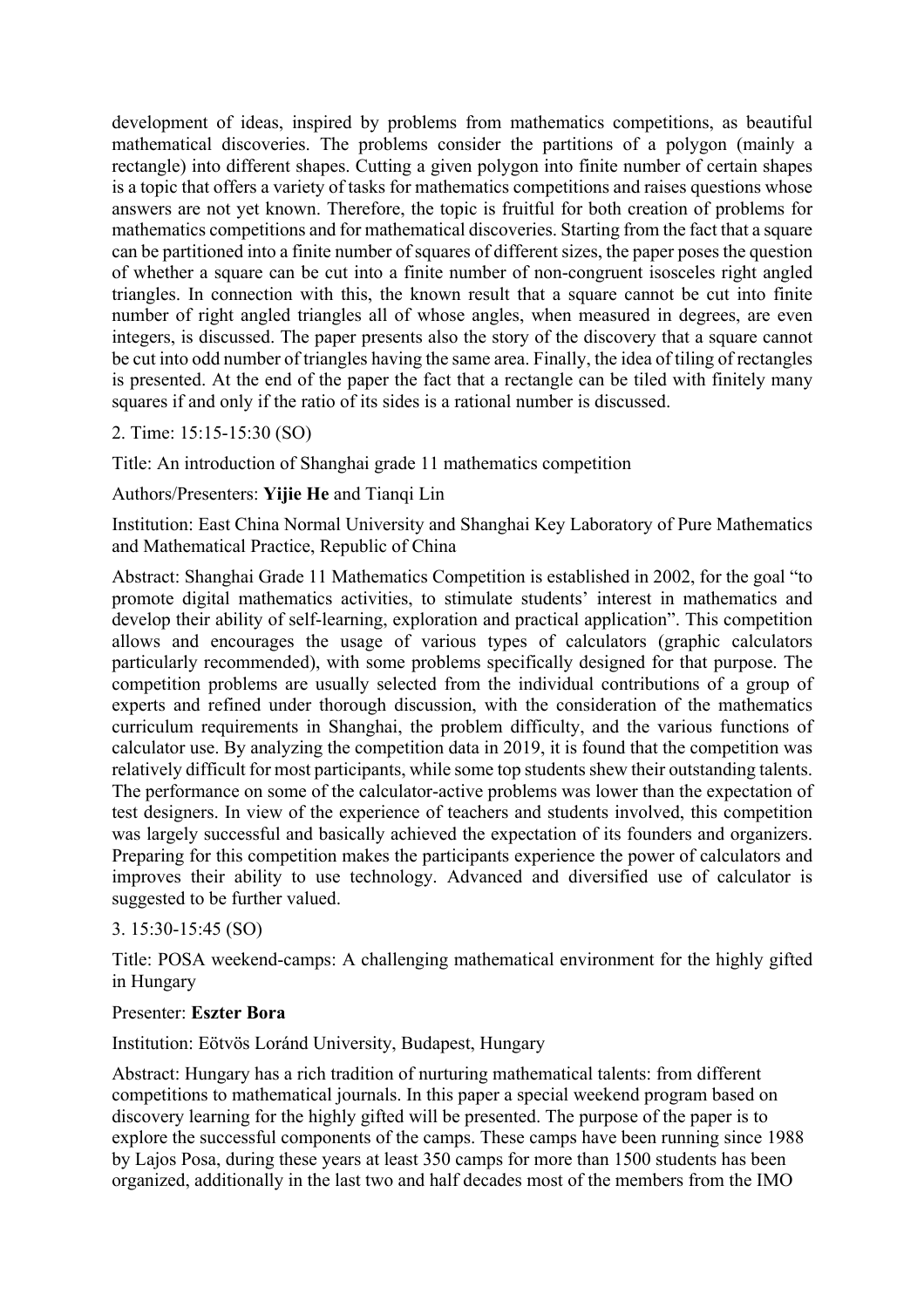(International Mathematical Olympiad) and MEMO (Middle European Mathematical Olympiad) teams were a student of Posa (Juhász & Katona, 2019). One of the special aspects of the program is the curriculum. The span of the curriculum is 5-6 years long designed for students from grade 6 to grade 11. It is structured around different problem-solving ideas or mathematical topics, thus forming various threads which are often intertwined, in that way the threads are forming a rich network of problems. An example of such a thread is described to demonstrate some of the aspects of the program.

4. Time: 15:45-16:00 (Poster)

Title: Competitions promoting the mathematical science

## Authors/Presenter: **Valorie Lynn Zonnefeld**, Ryan Glenn Zonnefeld

Institution: Dordt University, Iowa, USA

Abstract: Competitions provide many benefits to students and the mathematics community at large while giving students exposure to important mathematical ideas and practices. This poster shares examples of successfully implemented competitions including relay races, March Madness Competitions, Fantasy Football, and "The Amazing Race". Some competitions have a specific mathematical focus: March Madness focuses on data analytics; Fantasy Football focuses on fractions, integers, or decimals; Desmos Designs focuses on functions. Other competitions include mathematics from across the curriculum as well as recreational mathematics.

5. Time: 16:00-16:30 (Summarizing discussion)

Moderators: Boris Koichu and Sergei Dorichenko

Content: Whole-group discussion of where we are in relation to the questions posed in the call for papers of TSG46, and with an eye on the future plans.

…………………………………………

## **Overview**

## **Session 1 (Monday July 13 19:30-21:00 90 min)**

Coordinator of the session**:** Boris Koichu

| Time     | Activity        | Presenters           | Title                               |
|----------|-----------------|----------------------|-------------------------------------|
| $19:30-$ | Welcome         | Boris Koichu         | Welcome, history of TSG46 and       |
| 19:45    |                 |                      | introductions                       |
| $19:45-$ | Long oral       | Maria Falk de        | What competitions can tell us about |
| 20:30    |                 | Losada               | theories in mathematics education   |
| $20:30-$ | SO <sub>1</sub> | Ingrid Semanišinová, | How to identify multiple solution   |
| 20:45    |                 | Ľubomír Antoni,      | tasks for mathematical competitions |
|          |                 | Stanislav Krajči,    |                                     |
|          |                 | Daniela Víťazková    |                                     |
| $20:45-$ | SO.             | Hoyun Cho            | Challenging math tasks for teaching |
| 21:00    |                 |                      | through problem solving approach    |